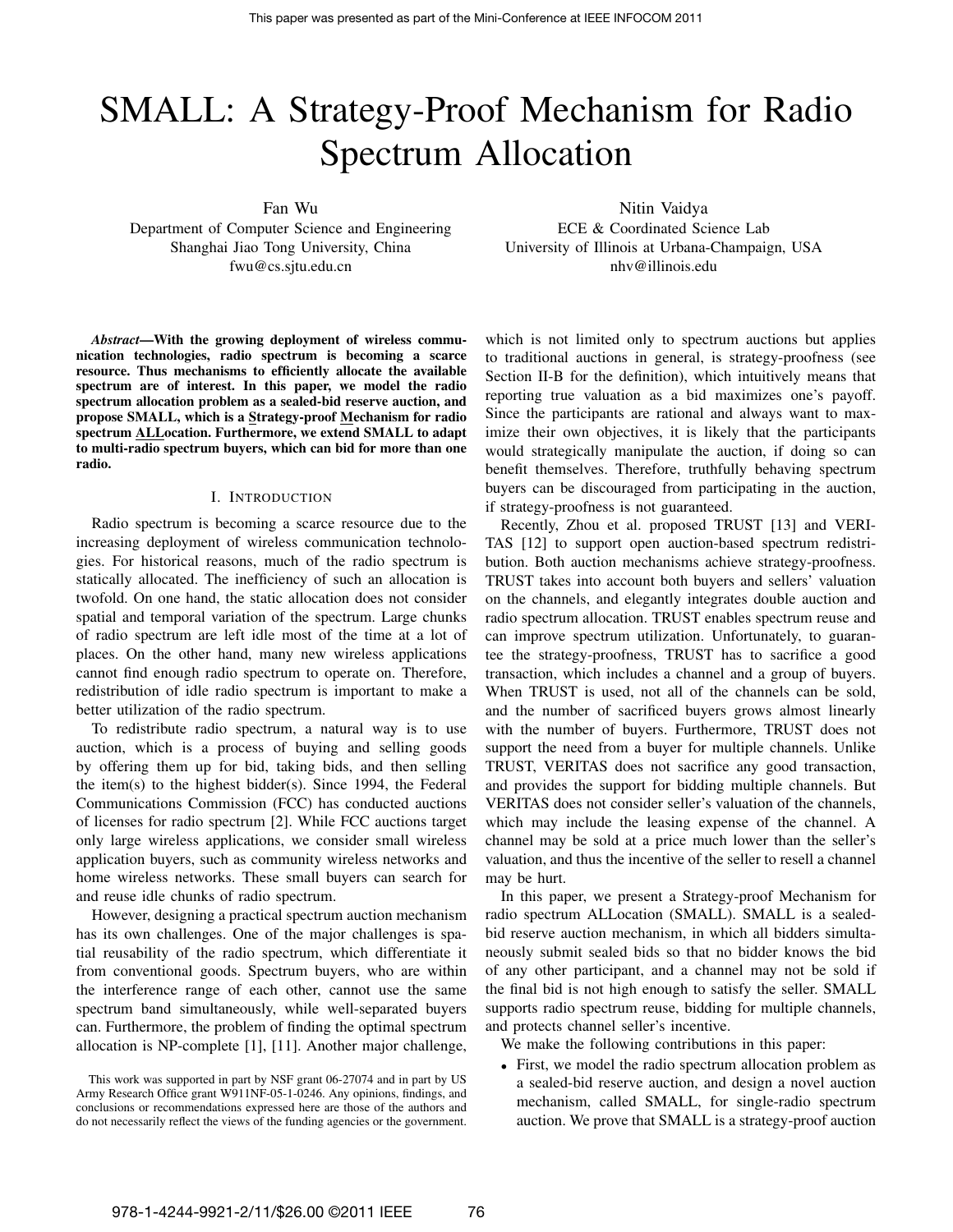mechanism.

- *•* Second, we extend SMALL to support multi-radio spectrum auction, and prove that the enhanced SMALL again achieves strategy-proofness.
- *•* Finally, we claim that SMALL has some advantages compared with existing strategy-proof spectrum auction mechanisms. Compared with TRUST, SMALL sacrifices a much smaller number of buyers. The number of sacrificed buyers is bounded by the number of channels. SMALL does not sacrifice any channel, and thus all the channels can be sold, while TRUST has to sacrifice one channel. Compared with VERITAS, SMALL protects seller's incentive for selling channels, by introducing reserve prices.

The rest of this paper is organized as follows. In Section II, we present technical preliminaries. In Section III, we describe our spectrum auction mechanism — SMALL, and prove its strategy-proofness. In Section IV, we extend SMALL to support multi-radio spectrum auction. In Section V, we review related work. In Section VI, we draw conclusions and discuss future work.

#### II. TECHNICAL PRELIMINARIES

In this section, we present our game model for the spectrum allocation problem, and review some useful solution concepts from game theory and mechanism design.

#### *A. Game Model*

We consider a static scenario in which there is a large wireless service provider, called "seller", who possesses a number of orthogonal spectrum channels and wants to lease out regionally unused channels; and there is a set of static nodes, called "buyers", such as WiFi access points, who want to lease channels in order to provide services to their users. A channel can be leased to multiple buyers, if these buyers can transmit simultaneously and receive signals with an adequate Signal to Interference and Noise Ratio (SINR). We model this problem as a sealed-bid reserve auction, in which all buyers simultaneously submit sealed bids so that no buyer knows the bid of any other participant, and a channel may not be sold if the final bid is not high enough to satisfy the seller. The objective of the auction is to efficiently allocate the channels to the buyers based on their bids, without violating interference conditions between the buyers.

We assume that the seller is trustworthy, and has a set  $C =$  ${c_1, c_2, \ldots, c_m}$  of orthogonal and homogenous channels to lease. Each channel can be simultaneously used by multiple non-conflicting buyers. The seller has a reserve price for each of the channels, denoted by  $S = \{s_1, s_2, \ldots, s_m\}$ . A reserve price can be an operating expense, if the seller put a channel on auction. A channel can be leased to one or a group of nonconflicting buyers if the sum of the bids is not lower than the reserve price. (We will define buyer group in Section III-A.)

We also assume that there is a set  $N = \{1, 2, \ldots, n\}$  of buyers. Each buyer  $i \in N$  only requests a single channel

and has a valuation  $v_i$  on the channel. The channel valuation can be the revenue got by the buyer for serving her subscribers. (In Section IV, we will consider an extended model, in which buyers can be equipped with multiple radios and bid for multiple channels. The channel valuations are identical for multiple radios/virtual buyers, because the buyer can serve more subscribers or provide better service quality, when getting more channels.) The channel valuation  $v_i$  is a private information to the buyer *i*. It is also known as *type* in the literature. In the auction, the buyers simultaneously submit their sealed bids, denoted by  $\{b_1, b_2, \ldots, b_n\}$ , which are based on their types. The auction mechanism determines the set of winning buyers, channel allocation to the winners, and the charge of each winner. Denote the charge of a buyer  $i \in N$  by  $p_i$ . Then we define the utility  $u_i$  of buyer *i* to be the difference between her valuation  $v_i$  on the channel and the charge  $p_i$ :

$$
u_i = v_i - p_i
$$

*.*

We assume that the buyers are rational. The objective of each buyer is to maximize her own utility. A buyer has no preference over different outcomes, if the utilities are same to the buyer herself. We also assume that the buyers do not collude with each other.

In contrast to players' individual objective, the overall objective of the auction mechanism is to improve channel utilization and buyer satisfaction ratio. Here, channel utilization is the sum of allocated channels of all the winning buyers; buyer satisfaction ratio is the percentage of winning buyers in the auction. Furthermore, to avoid the buyers paying too high prices, a good auction mechanism should also be budget efficient, which means the overpayment, between buyers' total charge and sellers' total valuation/reserve price, should be small.

## *B. Solution Concepts*

We review the important solution concepts used in this paper from game theory and mechanism design. First, we recall the definition of *Dominant Strategy*:

*Definition 1 (Dominant Strategy [4], [7]):* A dominant strategy of a player is one that maximizes her utility regardless of what strategies other players choose. Specifically, *a<sup>i</sup>* is player *i*'s dominant strategy if, for any  $a'_i \neq a_i$  and any strategy profile of the other players *a−<sup>i</sup>* ,

$$
u_i(a_i, a_{-i}) \ge u_i(a'_i, a_{-i}).
$$

Before recalling the definition of *Strategy-proof Mechanism*, we define *direct-revelation* mechanism first. A directrevelation mechanism is a mechanism in which the only actions available to players are to make claims about their preferences to the mechanism. In our channel auction, the strategy of a buyer  $i \in N$  is reporting a bid  $b_i = a_i(v_i)$ , based on her actual channel valuation *v<sup>i</sup>* . A direct-revelation mechanism is strategy-proof if it satisfies two conditions, *incentive-compatibility* and *individual-rationality*. Incentivecompatibility means reporting truthful information is a dominant strategy for each player. Individual-rationality means each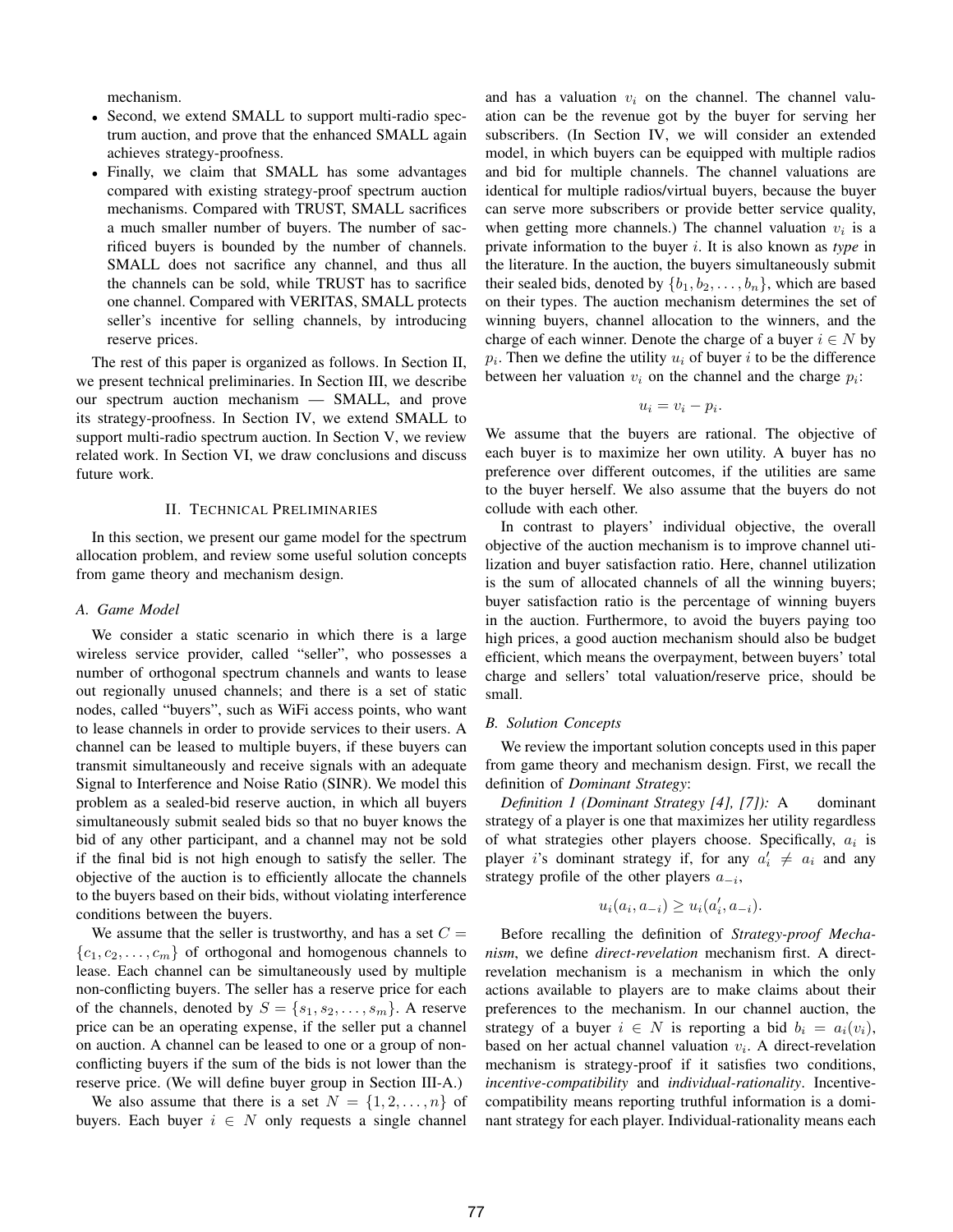player can always achieve at least as much expected utility from faithful participation as without participation. The formal definition of Strategy-proof Mechanism is as follows.

*Definition 2 (Strategy-Proof Mechanism [6], [8]):* A direct-revelation mechanism is strategy-proof if revealing truthful information is a dominant-strategy equilibrium.

## III. STRATEGY-PROOF RADIO SPECTRUM ALLOCATION MECHANISM — SMALL

In this section, we present our design of radio spectrum auction mechanism — SMALL, and prove its strategy-proofness.

## *A. Design of SMALL*

SMALL is composed of three algorithms: buyer grouping, winner selection, and charge determination. Since the seller is a trustworthy authority, we let the seller perform the computation of the three algorithms.

*1) Buyer Grouping:* Since the channels can be spatially reused, SMALL divides the buyers into multiple nonconflicting groups, each of which can be assigned to a distinguished channel. To prevent the buyers manipulating the auction, the grouping need to be independent of the buyers' bids. Therefore, SMALL first constructs a conflict graph of the buyers. Any pair of buyers, who are in the interference range of each other, have a line connecting them in the conflict graph. Then buyer groups can be calculated by any existing graph coloring algorithm [9] which is independent of buyers' bids, such that no buyer can be in multiple groups. We note that the buyers cannot determine which group they are in by themselves, when the above grouping strategy is used. We denote the calculated buyer groups by  $G = \{g_1, g_2, \ldots, g_l\}.$ 



Fig. 1. A toy network with 6 buyers  $(A - F)$ .

Figure 1 shows a toy network with 6 buyers (*A−F*). There are several grouping results, *e.g.*,  $g_1 = \{A, D\}$ ,  $g_2 = \{B, E\}$ , and  $g_3 = \{C, F\}.$ 

*2) Winner Selection:* We now determine an integrated group bid for each buyer group. A natural way to calculate the group bid is to simply add all the bids from the group members together. However, this way may allow the buyers to manipulate the group bid by reporting untruthful bids. Thus the strategy-proofness of the auction can be hurt. Therefore, to guarantee the strategy-proofness, we sacrifice the buyer with the smallest bid in each group, and define an integrated group bid  $\sigma_j$  for each group  $g_j \in G$  as:

$$
\sigma_j = (|g_j| - 1) \cdot \min\{b_k | k \in g_j\}.
$$

By this way, the group bid is independent of valid members' bids (*i.e.*, the bids except the smallest one) in each group. Such a definition of group bid is reasonable, because the strategy-proofness can be guaranteed by sacrificing the buyer that makes the least contribution in a group. Then, we get a set of group bids  $\Sigma = {\sigma_1, \sigma_2, \ldots, \sigma_l}.$ 

Next, SMALL sorts the channels by reserve price in nondecreasing order and buyer groups by group bid in nonincreasing order:

$$
C': s'_1 \leq s'_2 \leq \ldots \leq s'_m,
$$
  

$$
G': \sigma'_1 \geq \sigma'_2 \geq \ldots \geq \sigma'_l.
$$

Here each  $s_i'$  ( $\sigma_j'$ ) corresponds to a unique reserve price in *S* (group bid in  $\Sigma$ ). In the case of ties, the ordering is random, with each tied channel/group having an equal probability of being ordered prior to the other one.

Next, SMALL finds the maximal number of trades *k* s. t.

$$
\sum_{i=1}^{k} s'_i \le \sum_{i=1}^{k} \sigma'_i.
$$
 (1)

Finally, the winning groups are the first *k* buyer groups in  $G'$ , and the first *k* channels in  $C'$  are leased to each of the corresponding winning groups. In each of the winning groups, the buyers, except the one with the smallest bid in that group, are winning buyers. In the case of ties, *i.e.*, more than one buyers report the smallest bid in the group, each tied buyer has an equal probability of being selected as a winning buyer.

Noting that exactly one buyer must be sacrificed for each channel leased, the total number of sacrificed buyers has an upper bound *m*, which is the number of channels. Since singleton groups cannot compete for channels, as their group bid would be zero, SMALL is more appropriate to be used in a radio spectrum auction with relatively large number of buyers scattered in a large area.

*3) Charging:* Each winning buyer  $i \in g_j$  is charged an even share of her group bid, which is also equivalent to the smallest bid in the group:

$$
p_i = \frac{\sigma_j}{|g_j| - 1} = \min\{b_k | k \in g_j\}.
$$

In each winning group, we exclude the buyer with the smallest bid, and charge the others with the smallest bid, in order to make the charge be independent of winners' bids.

The seller collects all the payments:

$$
q = \sum_{j=1}^{k} \sigma'_j.
$$
 (2)

We note that the auction is budget-balanced, which means that the total amount of the buyers' payments is equal to the total amount of the payments to be received by the seller [6].

Combining Equations (1) and (2), we get

$$
q \ge \sum_{i=1}^k s'_i.
$$

Therefore, the seller's profit is guaranteed. We note that we do not specify the algorithm for dividing the seller's revenue to each channel successfully leased. One of the possible ways is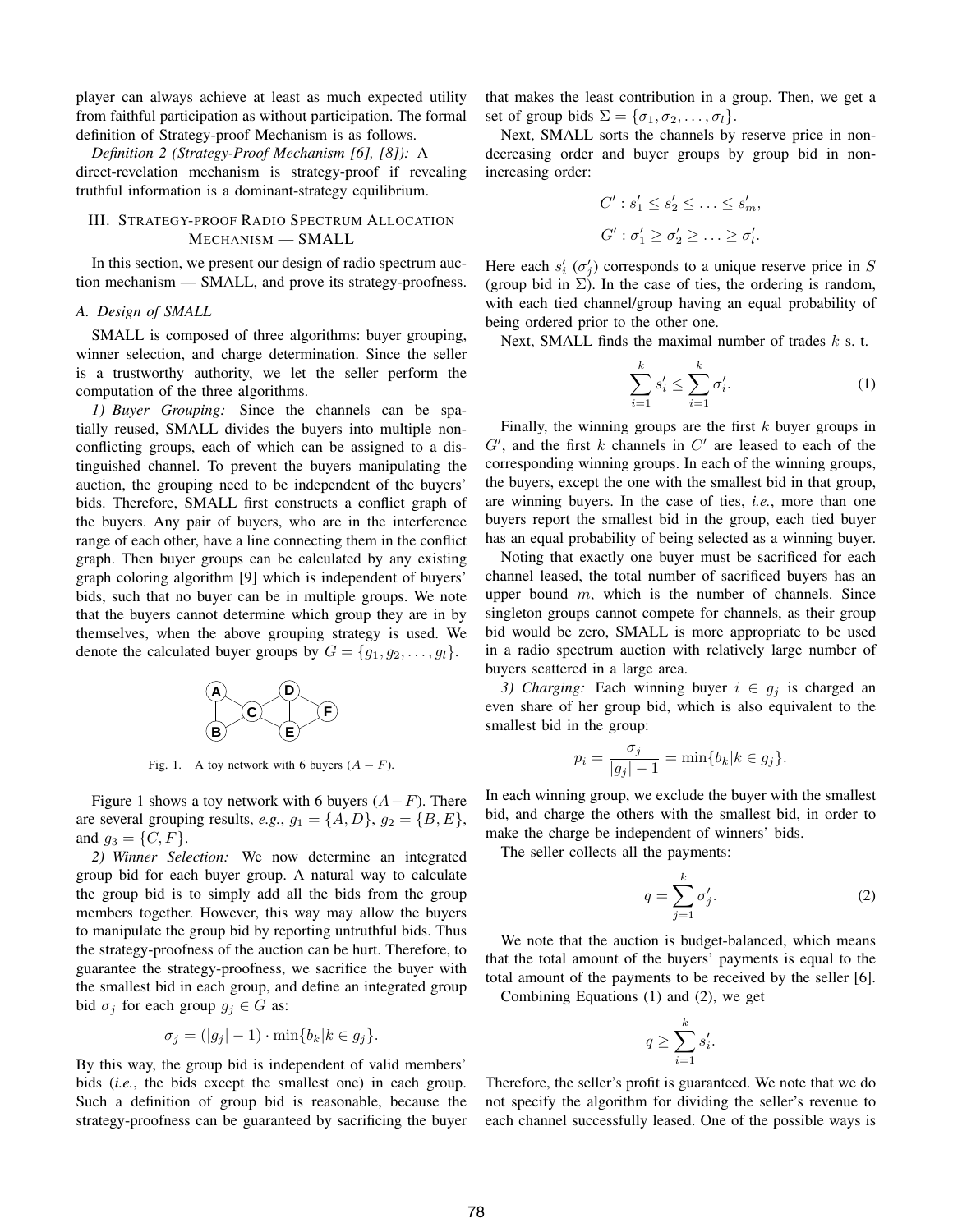to divide the revenue proportionally to the channels' reserve prices.

In the next section, we will prove that buyers' truthfulness is also guaranteed.

#### *B. Strategy-Proofness*

*Lemma 1:* If SMALL is used, reporting the true channel valuation as a bid is a dominant strategy for each buyer.

Due to limitation of space, we do not present the proof in this paper.

From Lemma 1, we get that SMALL satisfies incentive compatibility. On one hand, we can see that each truthful buyer's utility is always  $\geq 0$ . On the other hand, by not taking part in the auction, a buyer cannot get a channel and her utility remains to be 0. So participating is not worse than staying outside, which satisfies the individual rationality.

Since our mechanism satisfies both incentive compatibility and individual rationality, we have the following theorem:

*Theorem 1:* SMALL is a strategy-proof mechanism.

## IV. EXTENSION TO MULTIPLE RADIOS

In the previous section, we considered the scenario in which each buyer only has a single radio. In reality, some access points may be equipped with multiple radios. In this section, we extend our work to adapt to multiple radios having the same communication capabilities. A buyer with multiple radios can provide wireless services on multiple channels. So in the spectrum auction, a multi-radio buyer may bid for more than one channels. In the conflict graph, a *r*-radio buyer is represented by at most *r* virtual buyers inheriting the interference condition of their parent. Since the number of radios *r* on a buyer may be larger than that of the channels for sale *m*, we require that the number of virtual buyers for a *r*-radio buyer is  $\min\{r, m\}$ . The virtual buyers also have interference between each other. We assume that buyers have no preference over channels and they do not cheat about the number of radios. Considering that the buyer can serve more subscribers or provide better service quality, when getting more channels, we also assume that the channel valuations are identical for the virtual buyers. Hence, we let the virtual buyers share the same channel valuation and bid from her parent. The parent buyer's utility is the sum of the utilities got by her virtual child buyers. Since a buyer can have multiple virtual child buyers and report multiple bids, the previous auction mechanism cannot be directly applied here. In this section, first, we show an example, in which a multi-radio buyer can benefit by misreporting her bids. Then we present our enhanced SMALL to prevent misreporting when nodes have multiple radios.

#### *A. Example: Multi-radio Buyer Can Benefit by Misreporting*

Figure 2 shows a scenario, in which there are two channels and 6 buyers  $(A - F)$ . The reserve prices of the channels are  $s_1 = 3$  and  $s_2 = 2$ . The channel valuations are shown near the buyers. A line between two buyers indicates that they interfere with each other and cannot share the same channel. Among



Fig. 2. Buyer *D* can get a higher utility by bidding  $b'_D = 1.5$ , when using SMALL.

the buyers, *D* has two radios. Since buyer *D* has two radios, we duplicate  $D$  as  $D_1$  and  $D_2$ , and connect them with a line. *D*<sup>1</sup> and *D*<sup>2</sup> inherit the interference condition from *D*.

Suppose the buyers are divided into 3 non-conflicting groups:  $g_1 = \{A, D_1, F\}$ ,  $g_2 = \{B, D_2\}$ , and  $g_3 = \{C, E\}$ . If the buyers bid their true valuations, then the group bids are  $\sigma_1 = 2$ ,  $\sigma_2 = 4$ , and  $\sigma_3 = 5$ . So the winning groups are  $g_2$ and *g*3, and the winning buyers are *B* and *E*. The utilities of *B* and *E* are

$$
u_B = v_B - p_B = 5 - 4 = 1,
$$

and

$$
u_E = v_E - p_E = 6 - 5 = 1,
$$

respectively, while the utilities of *A*, *C*, *D*, and *F* are 0.

But, buyer *D* can get a higher utility by unilaterally reporting a bid other than her true valuation. In particular, if *D* reports  $b_D' = 1.5$ , then the group bid of  $g_2$  becomes  $\sigma_2' = 1.5$ , while the other two remain unchanged. Consequently, the winning groups becomes *g*<sup>1</sup> and *g*3,and the winning buyers are  $A$ ,  $D_1$ , and  $E$ . The utilities of the winners are

$$
u_A = v_A - p_A = 3 - 1 = 2,
$$
  
\n
$$
u_D = u_{D_1} + u_{D_2} = v_D - p_{D_1} = 4 - 1 = 3,
$$
  
\n
$$
u_E = v_E - p_E = 6 - 5 = 1.
$$

We can see that *D* gets a higher utility by misreporting her channel valuation.

Therefore, the previous auction mechanism cannot be directly used when buyers have multiple radios.

## *B. Design of Enhanced SMALL*

We observe that beneficial misreporting must result in that one radio of a node wins a channel, while the other one does not and holds the smallest bid in her group. Therefore, we propose an enhanced SMALL to prevent misreporting by eliminating the result which may be produced by misreporting. Since spectrum resource becomes relatively more scarce with the increased number of radios, we assume that all the channels can be sold in the multi-radio channel auction.

Algorithm 1 shows the pseudo-code of multi-radio winner selection algorithm in SMALL. In the algorithm,  $grouping(N)$  and  $winner(G, S, B)$  are the buyer grouping algorithm and the winner selection algorithm described in Section III-A1 and Section III-A2, respectively. The algorithm first groups the (virtual) buyers without violating interference